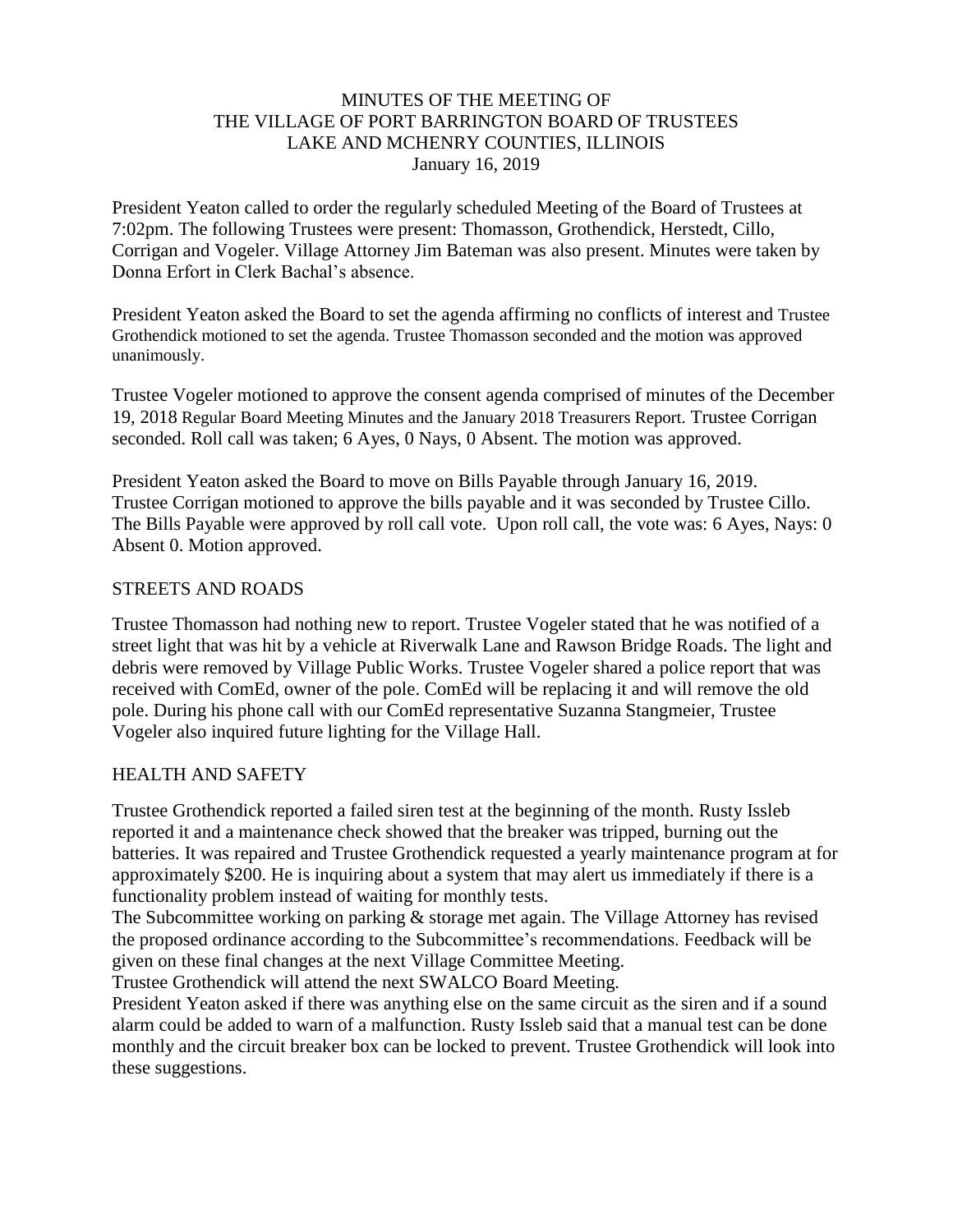## POLICE

Trustee Herstedt stated that the schedule is set for February.

A few tickets were written for speeding as well as service calls.

Trustee Herstedt and President Yeaton will meet with the new Lake County Sheriff Idleberg. Instead of the six-month contract, a minimum annual contract will be discussed at the same hourly fee for service.

Trustee Herstedt is working with Pettibone for quotes on paper and door hanger-type citations at approximately \$1 per ticket. Examples were shown. Total cost would range from \$1300-\$2100. A numbering system and logos may be incorporated.

There are ongoing parking issues at the end Eastwood and on Park Drive with ice fishermen. There are posted areas where there is no parking on either side of the street for emergency access, etc. Our enforcement agencies have been made aware.

President Yeaton reiterated that in the Village parking ordinance, it states that parking is allowed for residents at the end of Eastwood with the display of a Village-issued placard. Code enforcement is asking that these be distributed so that they can better enforce those parking situations. Trustee Vogeler will follow through on getting the letter and placards to applicable addresses in March.

# PARKS AND BEACHES

Trustee Cillo has contacted "Wild Goose Chase", a company keeping geese out of the parks. She will have a proposal by the next meeting.

A new baseball team wants to use Fox Trail Park. It was reiterated that Bulldog Youth Sports / LYAA and the Village has exclusive use of the fields. An interested team must be part of Bulldog Youth Sports /LYAA to reserve field time in order to leave time slots open for residents use.

Parks budget will be reviewed for purchases as spring approaches.

## FORESTRY

Tree City U.S.A. application was submitted.

Recommended omissions and additions of certain trees allowed by Village Ordinance will be reviewed. The tree removal letter for residents will then be updated. Similarly, the weed ordinance will be revised with recommendations from Citizens for Conservation and other agencies.

# FINANCE

The Village information required to tailor the installation of the Building  $\&$  Zoning "WindowWare" software will be reviewed and retrieved, beginning with a meeting next week. IL Funds Epay will also be reviewed with for specific fees, etc. to input. Equipment updating is in progress.

President Yeaton requested that Budget Meetings be scheduled in longer time slots this year. These meetings must be posted as open meetings.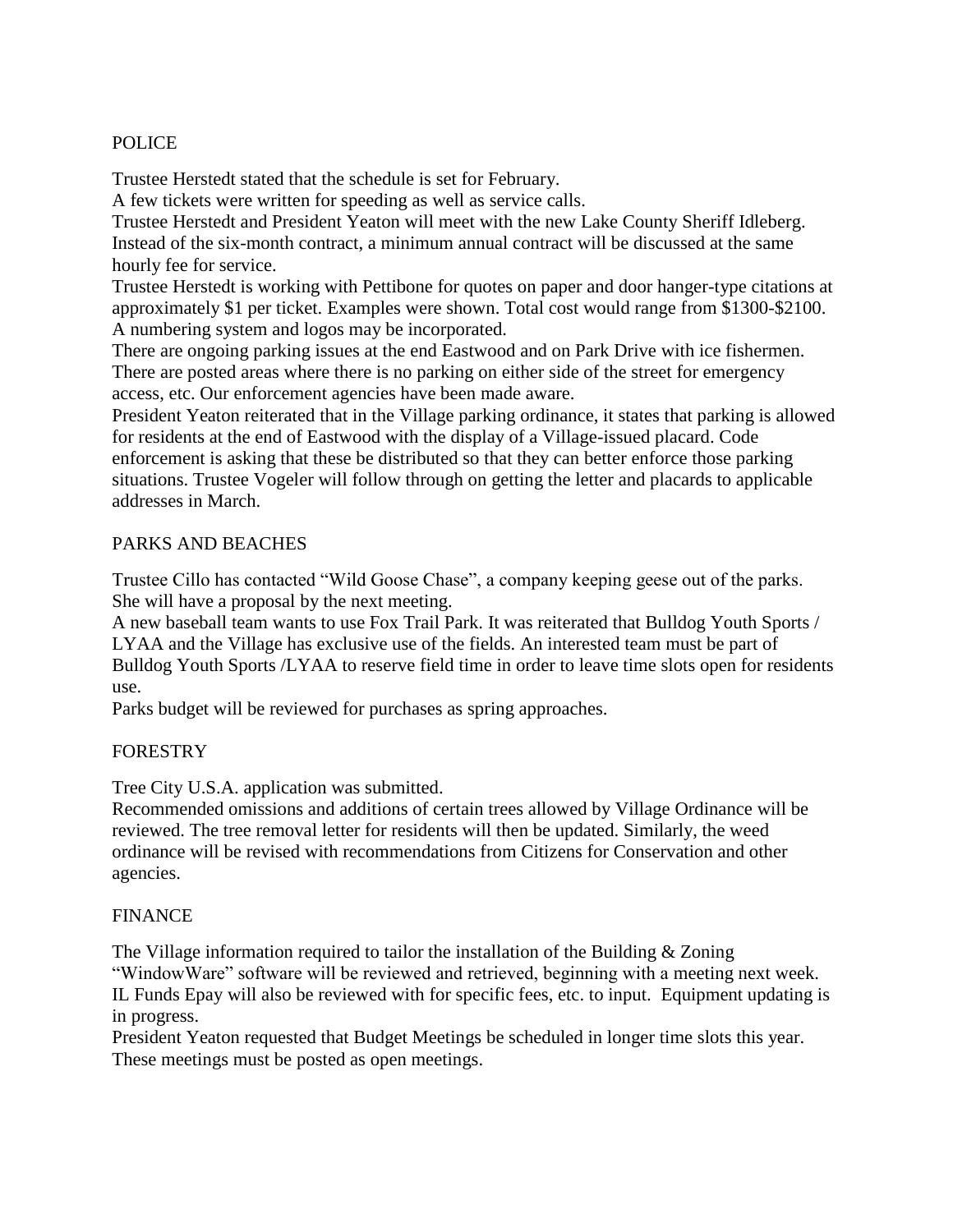## BUILDING & ZONING

President Yeaton reported that Village Code Enforcement has been citing non-permitted dumpsters. Follow up was done with a contractor storing building materials from off-site with no open building permit.

Attorney Bateman stated that there is a Public Hearing scheduled for February 12, 2019 to allow public comment for the variances requested for the proposed "Roberts Corner" development at Rawson Bridge and Roberts Roads and Center Street. Attorney Lisa Waggoner submitted legal notice and will have it published. An 8:00PM start time was confirmed.

The request is to amend text of zoning ordinance to allow indoor non-hazardous storage and to authorize "business planned developments". The recommendation decided on by the Planning Commission is then given to the Village Board for decision at a future meeting. Attorney Bateman recommended that any questions from the Village Board be presented to the Planning Commission to be asked at that meeting. Reports from the Village Engineer have been forwarded to Attorney Waggoner.

President Yeaton reported that Rooney Consultants has finished the storm and sanitary sewer review at the Deer Grove II subdivision. Going forward, reviews will be done by Manhard Consultants.

Trustee Vogeler discussed the proposed draft ordinance presented by Attorney Bateman, regarding solar energy systems. Trustee Vogeler asked for clarification of the statement "not visible from the street". Attorney Batemen stated that HOAs cannot deny approval to a solar energy system. If there is to be any regulation, it has to be by statute. In the draft ordinance, any non-conforming situations, such as ground installations or panels visible from the street, would require a conditional use permit. The Village Board can make changes to the ordinance, prior to passing, regarding visual aesthetic criteria. That is where the visibility from the street can be addressed. The Board agreed to review the ordinance further at a Committee Meeting before sending it to the Planning Commission for their recommendations.

# VILLAGE ATTORNEY

Attorney Bateman sent memorandums on the following:

-Limiting the amount of severance pay to twenty weeks in a separation agreement. Also, no severance can be paid to employees who are fired for misconduct.

-Audit Companies that, for a fee, will audit utility companies is now governed by legislation limiting amount of time a cable company must participate in a municipal audit. -Regarding Human Trafficking Resource Center requires that their notices must be posted in certain places (i.e. bars, tattoo parlors) and at any event for which liquor licenses are issued (i.e. all public gathering or events conducted on property open to the public which require the issuance of a permit by a municipality. Municipalities must also insure compliance by establishments holding a liquor license within their jurisdiction. These notices must be posted in a conspicuous, easily visible place.

## VILLAGE ENGINEER

President Yeaton updated Stormwater Management Plan has been completed my Manhard. Once approved, the Plan becomes part of MS4 reporting.

VILLAGE CLERK No update